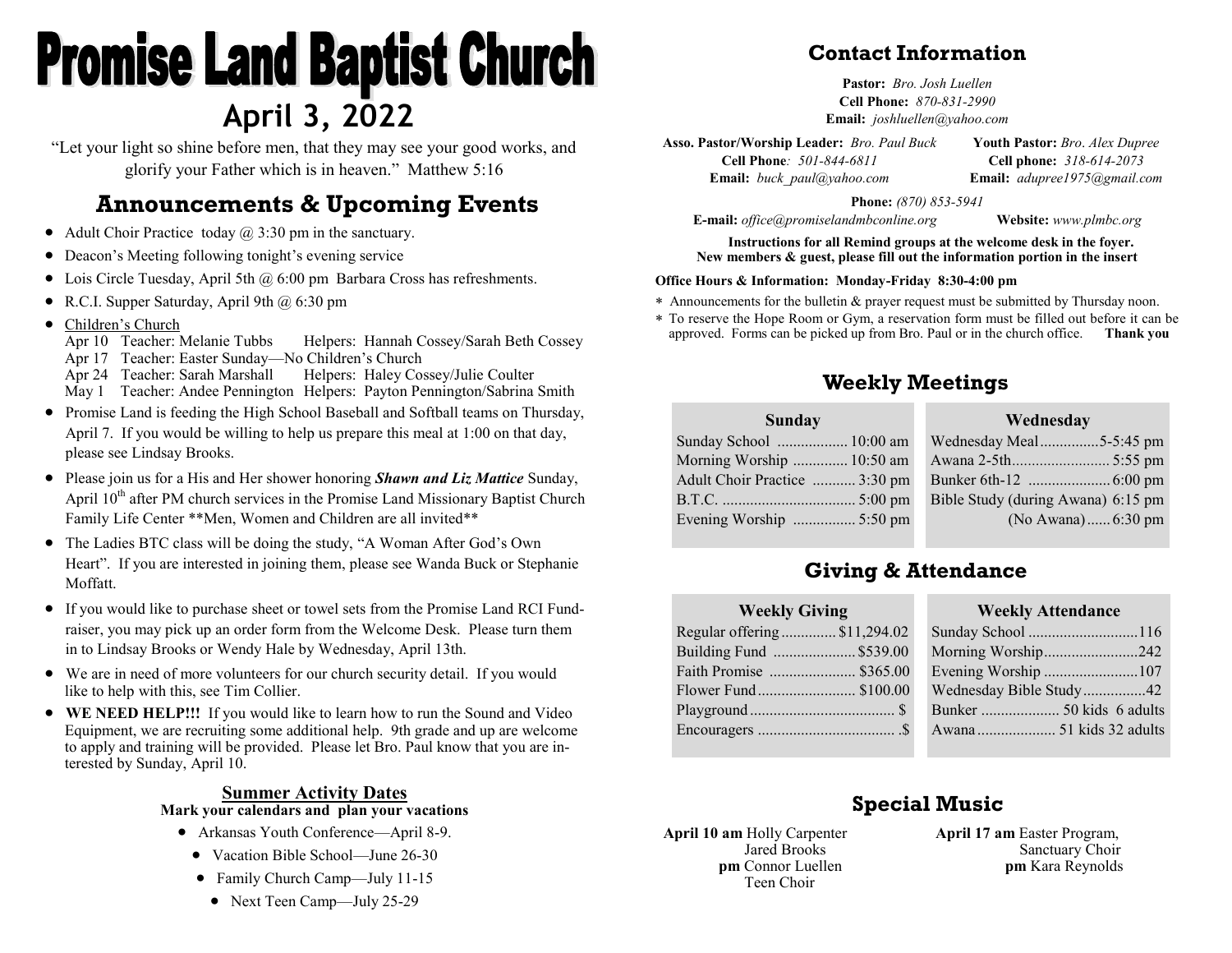|        | From the Pastor's Heart |
|--------|-------------------------|
| Notes: |                         |
|        |                         |
|        |                         |
|        |                         |
|        |                         |
|        |                         |
|        |                         |

**Security Detail**<br>April 10 am Josh Barley/Jamie McKinney pm Buddy Kilcrease/Scutter Kilcrease<br>April 17 am Johnny Kilcrease/Ben Stell pm Jimmy Pennington/Steve Brooks<br>Wednesdays: Tim Collier/Johnny Huffstetler